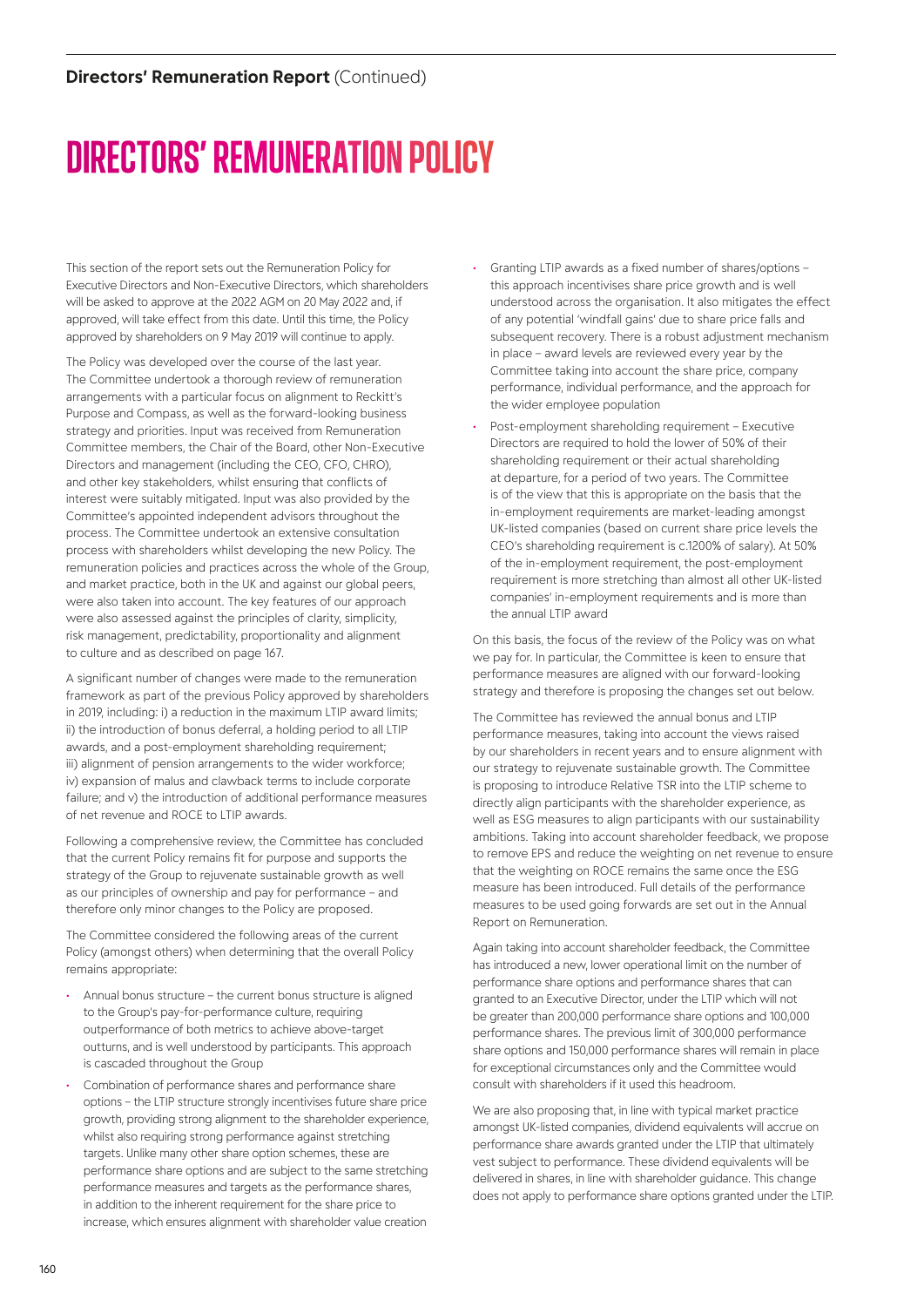# **Executive Director Remuneration Policy Table**

| Component purpose and link to<br>strategy                                                 | Operation                                                                                                                                                                                                                                                                                                                                                                                                                                                                                                                                                                                                                                                                                                                                                            | Opportunity                                                                                                                                                                                                                                                                                                                                                                                                                                                                |
|-------------------------------------------------------------------------------------------|----------------------------------------------------------------------------------------------------------------------------------------------------------------------------------------------------------------------------------------------------------------------------------------------------------------------------------------------------------------------------------------------------------------------------------------------------------------------------------------------------------------------------------------------------------------------------------------------------------------------------------------------------------------------------------------------------------------------------------------------------------------------|----------------------------------------------------------------------------------------------------------------------------------------------------------------------------------------------------------------------------------------------------------------------------------------------------------------------------------------------------------------------------------------------------------------------------------------------------------------------------|
| <b>Base salary</b><br>To enable the total package to<br>support recruitment and retention | Base salaries are normally reviewed annually,<br>typically with effect from 1 January.<br>Salary levels/increases take account of a number<br>of factors including (but not limited to):<br>· salary increases awarded across the Group<br>as a whole; and                                                                                                                                                                                                                                                                                                                                                                                                                                                                                                           | Salary increases for Executive Directors will not<br>normally exceed those of the wider workforce,<br>which take into account performance.<br>Increases may be made above this level to take<br>account of individual circumstances, which may<br>include (but are not limited to):                                                                                                                                                                                        |
|                                                                                           | · individual performance.<br>The Committee also reviews market data for the<br>FTSE 30 excluding financial services and also the<br>company's remuneration peer group, comprising<br>international companies of a similar size and scope<br>of operations.                                                                                                                                                                                                                                                                                                                                                                                                                                                                                                           | • Increase in the size or scope of the role or<br>responsibilities<br>• Increase to reflect the individual's development<br>and performance in the role - for example,<br>where a new incumbent is appointed on a<br>below-market salary                                                                                                                                                                                                                                   |
|                                                                                           |                                                                                                                                                                                                                                                                                                                                                                                                                                                                                                                                                                                                                                                                                                                                                                      | Salaries in respect of the year under review (and<br>for the following year) are disclosed in the Annual<br>Report on Remuneration.<br>To avoid setting expectations of Executive<br>Directors and other employees, no maximum salary<br>is set under the Remuneration Policy.<br>Where increases are awarded in excess of those<br>to the wider employee population, the Committee<br>will provide the rationale in the relevant year's<br>Annual Report on Remuneration. |
| <b>Pension</b><br>To provide appropriate levels of<br>retirement benefit                  | Executive Directors may receive contributions into<br>a defined contribution pension scheme, a cash<br>allowance or a combination thereof.<br>Base salary is the only element of remuneration<br>that is pensionable.                                                                                                                                                                                                                                                                                                                                                                                                                                                                                                                                                | The maximum pension contribution or allowance<br>for Executive Directors will be in line with that<br>available to UK employees or to participants in the<br>pension plan relevant to the country where they<br>are employed, if different. For UK employees this<br>is currently 10% of base salary.                                                                                                                                                                      |
| <b>Benefits</b><br>To enable the total package to<br>support recruitment and retention    | Executive Directors receive benefits which consist<br>primarily of the provision of a company car/<br>allowance and healthcare, although the package<br>can include other benefits that the Committee<br>deems appropriate, for example, (but not limited<br>to) the cost of legal fees or preparing tax returns<br>(including tax thereon). Benefits include the<br>provision of a car and driver for business use,<br>including travel from home to office, and any tax<br>liability that may be due on this benefit.<br>Relocation allowances and international transfer-<br>related benefits may also be paid (including tax<br>thereon), where required.<br>Executive Directors are also eligible to participate<br>in the all-employee Sharesave Scheme on the | Whilst there is no maximum level of benefits<br>prescribed, they are generally set at an appropriate<br>market-competitive level determined by<br>the Committee.<br>Benefits in respect of the year under review,<br>and participation in the all-employee Sharesave<br>Scheme, are disclosed in the Annual Report<br>on Remuneration.                                                                                                                                     |

same basis as all employees.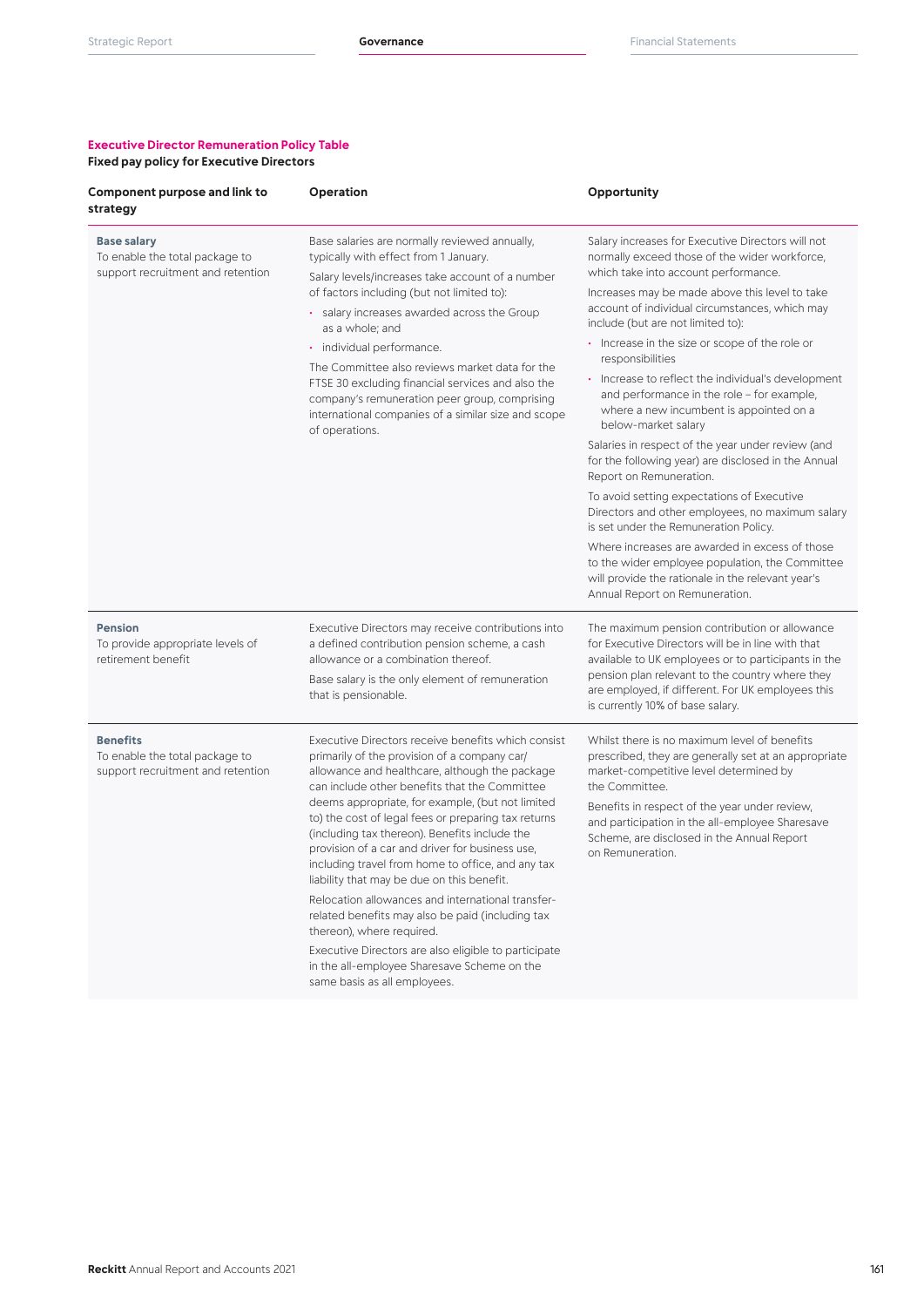# **Directors' Remuneration Report (Continued)**

# **Variable pay policy for Executive Directors**

| Component purpose and<br>link to strategy                                                                                                                                                                                                                                                      | Operation                                                                                                                                                                                                                                                                                                                                                                                                                                                                                                                                                                                                                                                                                                                                                                                                                                                                                                                            | Opportunity                                                                                                                                                                                                                                                                                                                                                                                                                                                                                                                                                                                                                                                                                                                                                                                                                                                                                                                                                                                                                        | <b>Performance measures</b>                                                                                                                                                                                                                                                                                                                                                                                                                                                                                                                                                                                                                                                        |
|------------------------------------------------------------------------------------------------------------------------------------------------------------------------------------------------------------------------------------------------------------------------------------------------|--------------------------------------------------------------------------------------------------------------------------------------------------------------------------------------------------------------------------------------------------------------------------------------------------------------------------------------------------------------------------------------------------------------------------------------------------------------------------------------------------------------------------------------------------------------------------------------------------------------------------------------------------------------------------------------------------------------------------------------------------------------------------------------------------------------------------------------------------------------------------------------------------------------------------------------|------------------------------------------------------------------------------------------------------------------------------------------------------------------------------------------------------------------------------------------------------------------------------------------------------------------------------------------------------------------------------------------------------------------------------------------------------------------------------------------------------------------------------------------------------------------------------------------------------------------------------------------------------------------------------------------------------------------------------------------------------------------------------------------------------------------------------------------------------------------------------------------------------------------------------------------------------------------------------------------------------------------------------------|------------------------------------------------------------------------------------------------------------------------------------------------------------------------------------------------------------------------------------------------------------------------------------------------------------------------------------------------------------------------------------------------------------------------------------------------------------------------------------------------------------------------------------------------------------------------------------------------------------------------------------------------------------------------------------|
| <b>Annual bonus</b><br>To drive strong<br>performance, with<br>significant reward for<br>overachievement of<br>annual targets<br>Use of deferral for<br>longer-term<br>shareholder alignment                                                                                                   | Targets are set by the Committee<br>at the start of the year. At the<br>end of the year, the Committee<br>determines the extent to which<br>these have been achieved.<br>Performance is assessed on an annual<br>basis, using a combination of the<br>payouts for performance against each<br>of the targets.<br>At least one-third of bonus payouts are<br>deferred into share awards (in the form<br>of options or conditional awards) for a<br>period of three years.<br>The Committee has discretion to adjust<br>the formulaic bonus outcomes both<br>upwards and downwards (including to<br>zero) to ensure alignment of pay with<br>performance, e.g. in the event<br>performance is impacted by<br>unforeseen circumstances outside of<br>management control.<br>Annual bonuses and deferred bonus<br>awards are subject to malus and<br>clawback provisions.                                                                | Target opportunity:<br>• CEO: 120% of salary<br>• Other Executive Directors:<br>100% of salary<br>Maximum opportunity:<br>$\cdot$ 3.57x target<br>• CEO: 428% of salary<br>• Other Executive Directors:<br>357% of salary<br>Dividend equivalents accrue on<br>deferred share awards during the<br>deferral period.                                                                                                                                                                                                                                                                                                                                                                                                                                                                                                                                                                                                                                                                                                                | Performance measures may<br>be a mix of financial and<br>non-financial measures. For 2022<br>the bonus is based on 100%<br>financial measures.<br>Financial performance will be<br>assessed against one or more<br>key metrics of the business<br>determined on an annual basis.<br>The weighting between different<br>metrics will be determined<br>each year according to<br>business priorities.<br>For performance below<br>threshold, the bonus payout<br>will be nil.<br>Further details, including the<br>performance measures for the<br>current financial year, are<br>disclosed in the Annual Report<br>on Remuneration.                                                 |
| LTIP (performance<br>share options and<br>performance<br>share awards)<br>To incentivise and reward<br>long-term performance,<br>and align the interests of<br><b>Executive Directors with</b><br>those of shareholders<br>Two-year holding period<br>for longer-term<br>shareholder alignment | The LTIP comprises grants of<br>performance share options and/or<br>performance share awards (based on<br>a fixed number), which vest subject<br>to the achievement of stretching<br>performance targets.<br>The LTIP has a performance period<br>of at least three years. Additionally,<br>there is normally a two-year holding<br>period following the end of the<br>performance period.<br>The performance conditions are<br>reviewed before each award<br>cycle to ensure they remain<br>appropriately stretching.<br>The Committee has discretion to adjust<br>the formulaic LTIP outcomes both<br>upwards and downwards (including to<br>zero) to improve the alignment of pay<br>with value creation for shareholders<br>and to ensure the outcome is a fair<br>reflection of the performance of the<br>company and the individual.<br>Awards granted under the LTIP<br>are also subject to malus and<br>clawback provisions. | The Committee calibrates LTIP share<br>and option grant sizes as a fixed<br>number to provide full alignment with<br>investors, with a robust adjustment<br>mechanism in place to ensure that the<br>value of an Executive Director's total<br>remuneration is appropriate.<br>The award size is determined by the<br>Committee taking into account<br>performance, the prevailing share<br>price, market data and our pay<br>positioning philosophy.<br>Notwithstanding the above, the<br>normal limit on the number of options<br>and shares that can be granted to an<br>individual in respect of any financial<br>year will be 200,000 options and<br>100,000 shares (and 300,000 options<br>and 150,000 shares in exceptional<br>circumstances). Details of the LTIP<br>opportunity in respect of each year<br>will be disclosed in the Annual Report<br>on Remuneration.<br>Dividend equivalents may accrue on<br>performance share awards that vest.<br>Neither dividends nor dividend<br>equivalents accrue on unvested or | Vesting of the LTIP is subject<br>to continued employment<br>and the achievement of<br>stretching targets.<br>Performance measures may be a<br>mix of financial and non-financial<br>measures (including ESG). For<br>2022 the LTIP is based on 90%<br>financial measures and 10% on<br>ESG measures.<br>Threshold performance will result<br>in 20% of maximum vesting. The<br>vesting level will increase on a<br>sliding scale from this threshold<br>to 100% vesting for stretch levels<br>of performance.<br>Further details, including the<br>performance targets attached to<br>the LTIP in respect of each year,<br>are disclosed in the Annual<br>Report on Remuneration. |

# **Notes to the Policy Table**

**Performance measure selection and approach to target setting**

The measures used under the annual bonus are selected to reflect the Group's main priorities for any given financial year. With regard to the LTIP, the Committee regularly reviews the performance measures to ensure that they align well with the company's strategy and with our shareholders' interests. A combination of net revenue growth, ROCE, Relative TSR and ESG are considered the most appropriate 2022 LTIP performance measures for a number of reasons:

vested performance share options before they are exercised.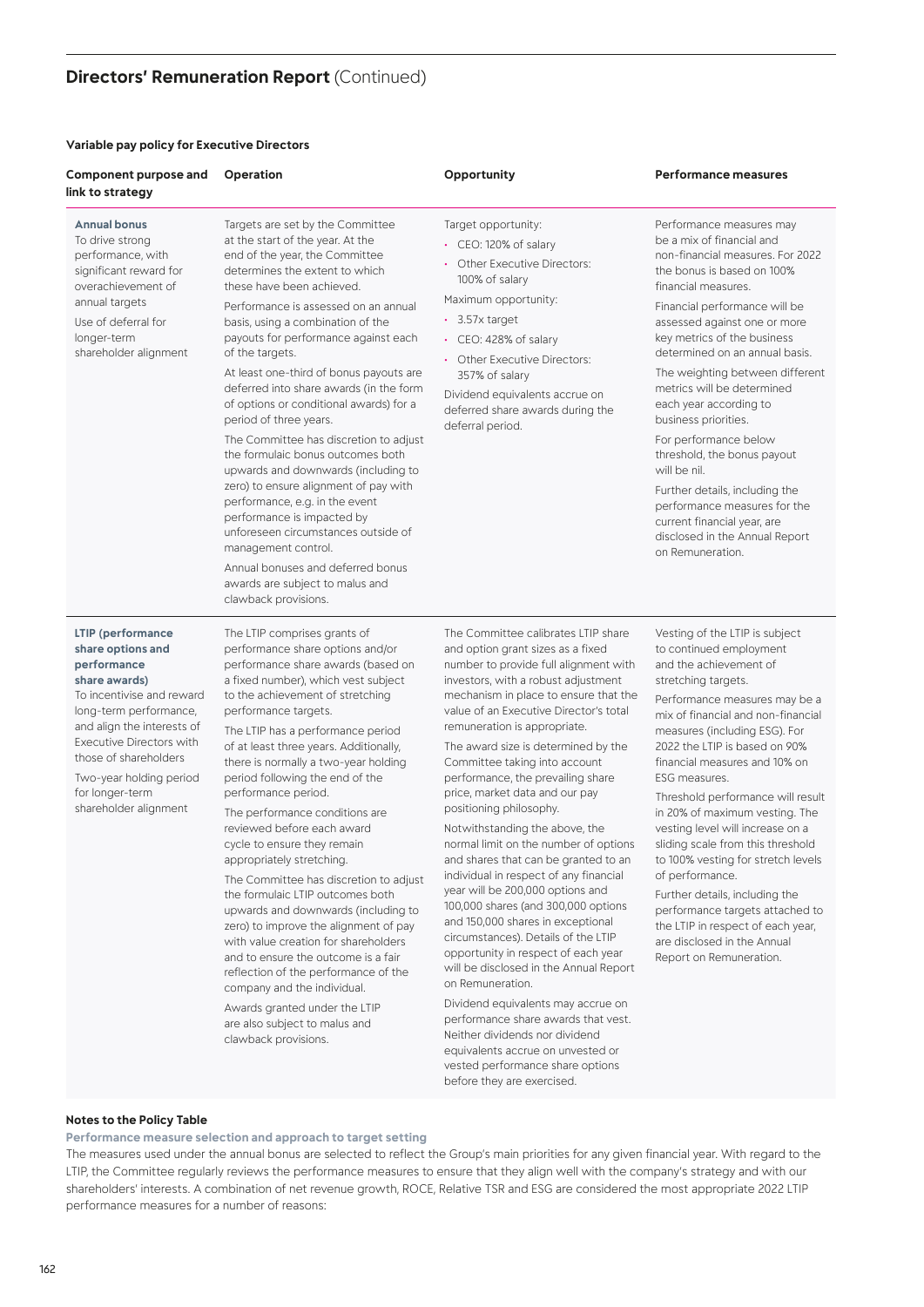- they are aligned to the company's strategic priorities;
- they combine a focus on top-line growth and profitability, also capturing how efficient profit generation has been;
- they provide well-recognised and accepted measures of the company's underlying financial performance;
- they include focus on shareholder value creation;
- they provide a link to our 2030 sustainability ambitions; and
- they are measures that the plan participants can directly impact, and are easily measurable from time to time.

Targets applying to the bonus and LTIP are reviewed annually, based on a number of internal and external reference points. Bonus targets take into account prevailing growth rates in Reckitt's peer group, and as appropriate across the healthcare and/or FMCG industries more broadly. LTIP targets reflect industry context, expectations of what will constitute performance at the top of the peer group, and factors specific to the company.

The rules of the LTIP allow the Committee, to waive or change performance conditions (including how performance is measured) in accordance with their terms or if anything happens which causes the company reasonably to consider it appropriate (including in contemplation of a corporate event), provided that any changed performance conditions will be no more difficult to satisfy. The same principles apply to the annual bonus scheme.

#### **Malus and clawback**

The Committee has the discretion to apply malus and/or clawback in the event of the following circumstances in relation to awards under the annual bonus, Deferred Bonus Plan or the LTIP in the circumstances set out in the relevant plan rules and award documentation which includes:

- a material misstatement of the company's financial results;
- gross misconduct by a participant (or serious misconduct in relation to malus). This includes reputational damage as a result of the misconduct;
- an erroneous calculation in assessing the number of shares subject to an award or the payout/vesting outcome; and/or
- corporate failure of the company.

In these circumstances, the Committee may adjust the amount of cash bonus payable and/or operate clawback of the annual bonus for up to three previous years. Deferred bonus awards are subject to malus and clawback until the third anniversary of grant and the clawback period applicable to LTIP awards ends on the earlier of (i) the second anniversary of the vesting date and (ii) the fifth anniversary of the date of grant.

### **Shareholder alignment**

The Committee recognises the importance of aligning Executive Directors' and shareholders' interests through executives building up significant shareholdings in the company. Executive Directors are expected to acquire a significant number of shares over a period of eight years and retain these until retirement from the Board of Directors.

The shareholding requirement for the current CEO is 200,000 shares and for the current CFO is 100,000 shares. The shareholding requirement for new Executive Directors will be determined at the time of appointment, taking into account a number of factors, including (but not limited to) the LTIP award levels, share price at the time of appointment and market practice. Details of the Executive Directors' personal shareholdings will be provided in the Annual Report on Remuneration.

A formal post-employment shareholding requirement applies to Executive Directors. They are required to hold the lower of 50% of their shareholding requirement or their actual shareholding at departure, for a period of two years. The Committee is of the view that this is appropriate on the basis that the in-employment requirements are market leading amongst UK-listed companies (based on current share price levels the CEO's shareholding requirement is c.1200% of salary). At 50% of the in-employment requirement, the post-employment requirement is more stretching than almost all other UK-listed companies' in-employment requirements and is more than the annual LTIP award.

The Committee retains discretion to amend the post-employment shareholding requirement in exceptional circumstances (for example, in the case of ill-health).

# **Remuneration Policy for other employees**

Reckitt's approach to setting remuneration is consistent across the Group, with consideration given to the level of experience, responsibility, individual performance and remuneration paid for comparable roles in comparable companies.

The principles that apply to Executive Directors are cascaded to other employees. Approximately 16,000 employees are eligible to participate in an annual bonus scheme with similar metrics to those used for the Executive Directors, in order to drive alignment and a focus on results. Opportunities and specific performance conditions vary by organisational level, with business area-specific metrics incorporated where appropriate. Senior managers who comprise c.600 employees are eligible to participate in the LTIP with performance conditions the same as the Executive Directors, although award sizes vary by organisational level. In addition, the Group Leadership Team are also required to build up significant shareholdings in Reckitt. The current shareholding requirement levels are between 10,000 and 50,000 shares which generally represents between 2x to 6x base salary.

All UK employees are eligible to participate in the company's Sharesave plan on identical terms, with similar plans also operated for employees working outside of the UK.

# **Legacy arrangements and amendments to the Policy**

This Policy is intended to apply with effect from 20 May 2022, subject to shareholder approval at the AGM.

The Committee reserves the right to make any remuneration payments and payments for loss of office (including exercising any discretions available to it in connection with such payments) notwithstanding that they are not in line with the Policy set out in this report where the terms of the payment were agreed (i) before the Policy came into effect (provided that the commitment to make the payment complied with any applicable Remuneration Policy of the company at the time it was agreed) or (ii) at a time when the relevant individual was not a Director of the company and, in the opinion of the Committee, the payment was not in consideration for the individual becoming a Director of the company. For these purposes 'payments' includes the Committee satisfying awards of variable remuneration, and an award over shares is 'agreed' at the time the award is granted.

The Committee may make minor amendments to the Policy to aid its operation or implementation without seeking shareholder approvals (e.g. for regulatory, exchange control, tax or administrative purposes or to take account of a change in legislation) provided that any such change is not to the material advantage of the Director.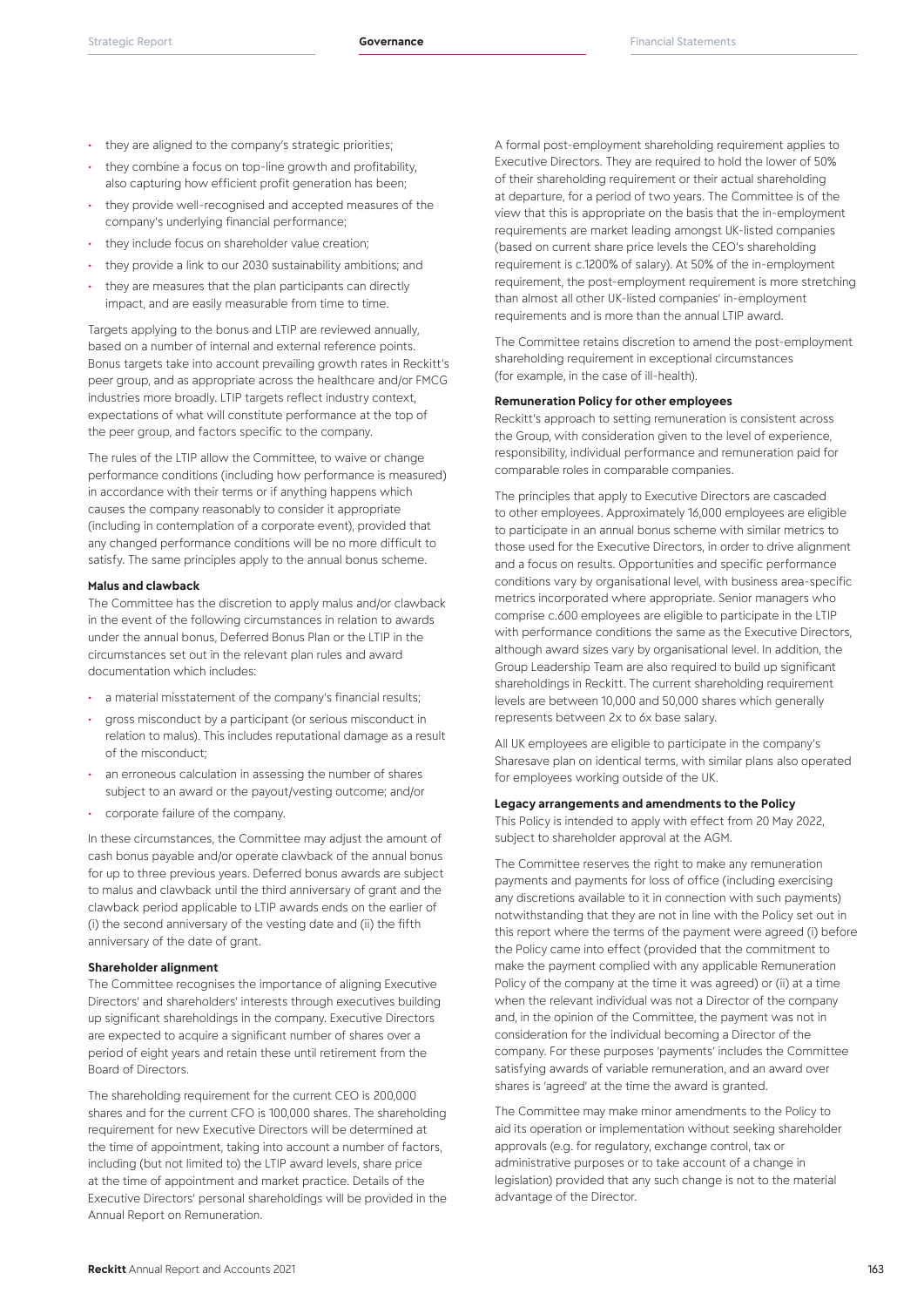# **Directors' Remuneration Report (Continued)**

In the event of a variation of capital in the company which impacts the value of a share, which may include, but is not limited to, a capitalisation or rights issue, consolidation, subdivision or reduction of capital, stock-split or demerger, then:

- the maximum number of share awards and options which may be granted under the LTIP may be adjusted to ensure that the overall maximum value of awards would be the same immediately before and after any such event; and
- the maximum number of shares subject to an award granted under the LTIP or the Deferred Bonus Plan, the option price (where applicable) and the identity of the company whose shares are subject to the award may be adjusted in accordance with the rules of the plan, as the Committee considers appropriate. The Committee can also, subject to the rules of the plan, require that awards are automatically exchanged for awards over shares in another company which are, in the opinion of the Committee, equivalent.

#### **Non-Executive Director remuneration**

Non-Executive Directors do not have service agreements but are engaged on the basis of a letter of appointment. In line with the UK Corporate Governance Code (July 2018) guidelines, all Directors are subject to re-election annually at the AGM.

It is the policy of the Board of Directors that Non-Executive Directors are not eligible to participate in any of the company's bonus, share option, long-term incentive or pension schemes. An element of the basic fee is, however, paid in Reckitt shares.

Details of the policy on fees paid to our Non-Executive Directors are set out in the table below:

#### **Component and objective Approach of the company**

| Fees (cash and shares)<br>To attract and retain<br>Non-Executive Directors<br>of the highest calibre with<br>broad commercial<br>experience relevant to<br>the company | The fees paid to Non-Executive Directors are determined by the Board of Directors, with recommendations<br>provided by the Chair of the Board and CEO. The fees of the Chair of the Board are determined by the<br>Remuneration Committee.                                                                                                                                                                                                                                                                                   |
|------------------------------------------------------------------------------------------------------------------------------------------------------------------------|------------------------------------------------------------------------------------------------------------------------------------------------------------------------------------------------------------------------------------------------------------------------------------------------------------------------------------------------------------------------------------------------------------------------------------------------------------------------------------------------------------------------------|
|                                                                                                                                                                        | Additional fees may be payable for acting as the Senior Independent Non-Executive Director, as Chair and/or a<br>member of a Committee or for other additional responsibilities (including the Designated NED for engagement with<br>the company's workforce).                                                                                                                                                                                                                                                               |
|                                                                                                                                                                        | Fee levels may be reviewed annually, with any adjustments normally effective from 1 January. Fees are reviewed by<br>taking into account external advice on best practice and competitive levels, in particular at FTSE 30 companies. Time<br>commitment and responsibility are also taken into account when reviewing fees.                                                                                                                                                                                                 |
|                                                                                                                                                                        | Chair of the Board and Non-Executive Director fees are normally delivered partly in cash and partly in Reckitt shares<br>or equivalent (e.g. ADRs) which must normally be held until retirement from the company. The fees paid to the Chair<br>of the Board and Non-Executive Directors in respect of the year under review (and for the following year), including<br>the split between cash and shares, are disclosed in the Annual Report on Remuneration.                                                               |
|                                                                                                                                                                        | Aggregate fees are limited by the company's Articles of Association. Travel and expenses for Non-Executive<br>Directors (including the Chair of the Board) are incurred in the normal course of business, for example, in relation to<br>attendance at Board and Committee meetings. The costs associated with these are all met by the company. The<br>company may also meet the costs (including tax thereon) of providing tax advice and tax return assistance for the<br>Chair of the Board and Non-Executive Directors. |

#### **Scenarios of total remuneration**

The charts below provide an estimate of the potential future total remuneration for the Executive Directors. Four scenarios of potential outcomes are provided based on underlying assumptions shown in the notes to the chart. It should be noted that the LTIP awards granted in a year do not normally vest until on or after the date of the AGM which follows the end of the performance period.



- 1 Excluding share price growth
- 2 Including 50% share price growth

#### **Notes**

The scenarios in the chart above have been calculated on the following assumptions:

The 'Minimum' scenario reflects base salary, pension and benefits (i.e. fixed remuneration), being the only elements of the Executive Directors' remuneration package not linked to performance. This is based on the base salary and pension allowance as at 1 January 2022 and an illustrative value of the benefits, based on amounts paid in 2021.

The 'On-target' scenario illustrates fixed remuneration as above, plus target payout of annual bonus and threshold vesting of the LTIP.

The 'Maximum excluding 50% share price growth' scenario sets out fixed remuneration, plus full maximum payout of the annual bonus and full vesting of the LTIP awards.



The 'Maximum including 50% share price growth' scenario sets out fixed remuneration, plus full maximum payout of the annual bonus, full vesting of the LTIP awards and 50% share price growth.

As LTIP awards are set as a fixed number of shares and options, the LTIP value is based on the number of shares and share options to be granted to the Executive Directors, in 2022. The value has been calculated assuming a share price at grant of £59.84. Under the disclosure requirements the first three scenarios above exclude share price appreciation; share options have therefore been valued using a Black-Scholes option pricing model and assumptions aligned to the three-year performance period, at 10% of the assumed face value. The final scenario includes a 50% share price growth assumption, over the performance period, in line with legislation. It should be noted that if the share price appreciation over the performance period is greater than that assumed then the actual total remuneration may be more than that shown in the above charts.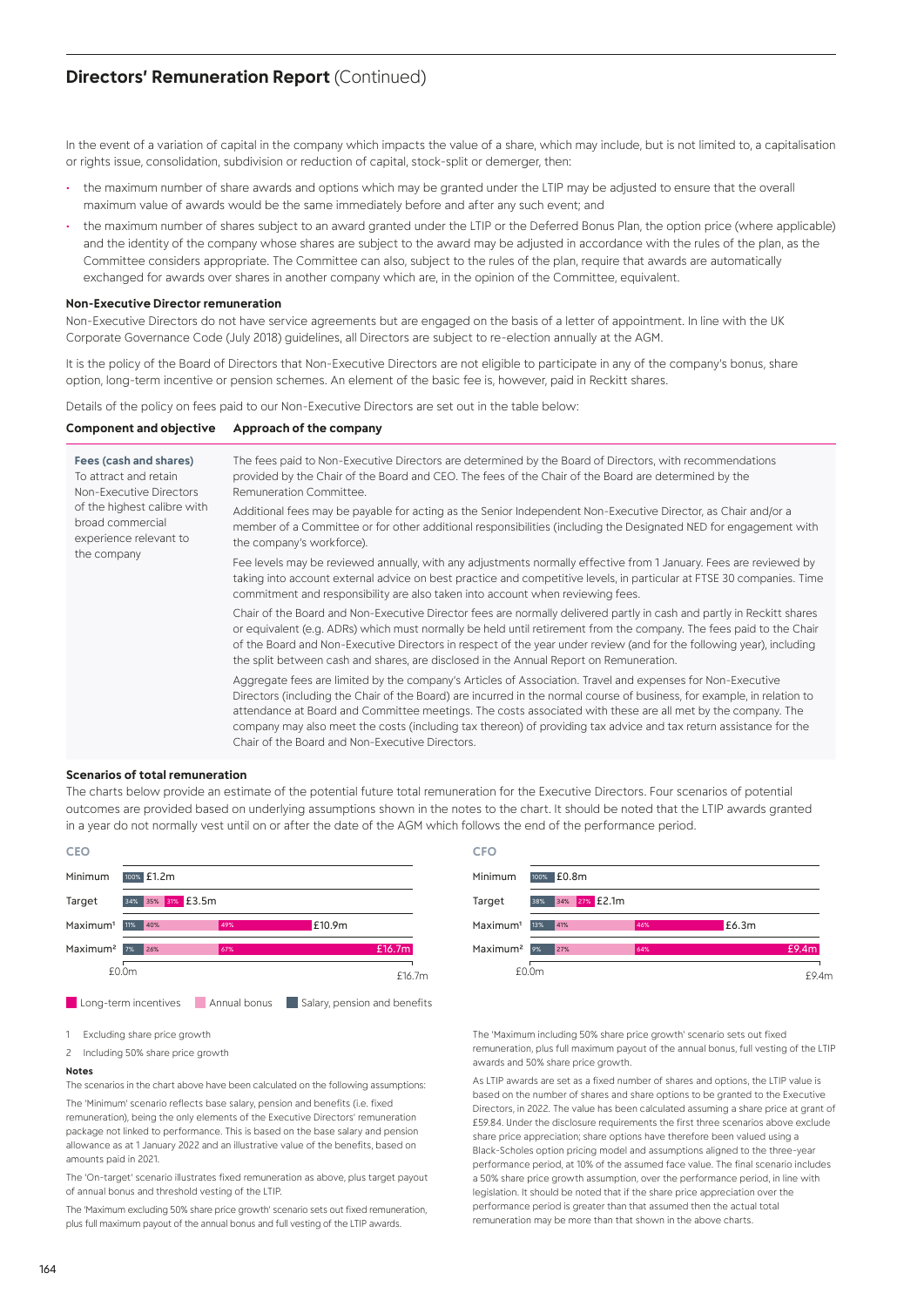# **External appointments**

With the approval of the Board of Directors in each case, and subject to the overriding requirements of the company, Executive Directors may accept external appointments as a Non-Executive Director of another company and retain any fees received.

#### **Consideration of conditions elsewhere in the company**

Across Reckitt, remuneration is reviewed regularly with the intention that all employees are paid appropriately in the context of their local market and given their role, experience and performance. The company seeks to promote and maintain good relations with employee representative bodies – including trade unions and works councils – as part of its employee engagement strategy, and consults on matters affecting employees and business performance as required in each case by law and regulation in the jurisdictions in which the company operates.

The company publishes annually to all employees details of executive remuneration and also invites employees to ask any questions or provide any feedback they may have on the topic. As part of the recent review of remuneration arrangements and in the development of the Directors' Remuneration Policy over the past year, the Committee took into account the views of senior management and other employees. The company commissioned external consultants to undertake detailed stakeholder interviews with senior management on remuneration arrangements which apply to them and their teams and, in addition, Reckitt operated focus groups with employees to understand views on the incentives. The Board also conducted formal Listening Sessions with employees. Groups of colleagues with a wide range of backgrounds met in person and virtually with Board members to discuss topics such as inclusion, consumer focus, innovation and R&D, business transformation and sustainability.

The Committee reviews the overall pay framework of the Group including internal relativities, gender pay and participation in all-employee share plans. The company encourages share ownership amongst employees and those who hold shares will be able to participate in the vote on the Directors' Remuneration Policy at the AGM.

### **Consideration of shareholder views**

The Committee considers shareholder views received during the year and at the Annual General Meeting each year, as well as guidance from shareholder representative bodies more broadly, in shaping the Remuneration Policy. The Committee Chair speaks with many of the company's largest shareholders on the subject of executive remuneration and the Committee is grateful for all of the feedback which is provided. In developing this Policy, the company consulted with its major shareholders and amended its proposal based on the feedback received. This included changes to the peer group of companies to be used to measure Reckitt's Relative TSR performance for the purposes of the LTIP. The majority of shareholders are supportive of the company's philosophy and policy on remuneration, and the Committee will continue to keep its Remuneration Policy under regular review, to ensure it continues to reinforce the company's long-term strategy and aligns closely with shareholders' interests. The Committee will continue to consult our major shareholders before making any significant changes to our Remuneration Policy.

# **Approach to recruitment remuneration**

**External appointment**

In cases of hiring or appointing a new Executive Director from outside the company, the Remuneration Committee may make use of all existing components of remuneration, as follows:

| Component Approach |  |
|--------------------|--|
|--------------------|--|

| <b>Base</b><br>salary | The base salaries of new appointees will be<br>determined by reference to relevant market data,<br>experience and skills of the individual, internal<br>relativities and their current basic salary. Where new<br>appointees have initial base salaries set below market,<br>or the previous incumbent's salary, the shortfall may<br>be managed with phased increases subject to their<br>development in the role. |
|-----------------------|---------------------------------------------------------------------------------------------------------------------------------------------------------------------------------------------------------------------------------------------------------------------------------------------------------------------------------------------------------------------------------------------------------------------|
| <b>Pension</b>        | The maximum pension contribution or allowance for<br>new appointees will be in line with that available to<br>UK employees or to participants in the pension plan<br>relevant to the country where they are employed, if<br>different. For UK employees this is currently 10% of<br>base salary.                                                                                                                    |
| <b>Benefits</b>       | New appointees will be eligible to receive benefits<br>which may include (but are not limited to) the<br>provision of a car allowance, car and driver,<br>healthcare and any necessary relocation expenses<br>in line with the ongoing Remuneration Policy<br>(including tax thereon).                                                                                                                              |
| Annual<br>bonus       | The structure described in the Policy Table<br>will apply to new appointees with the relevant<br>maximum opportunity.                                                                                                                                                                                                                                                                                               |
| <b>LTIP</b>           | New appointees will be granted awards under the<br>LTIP on the same terms as other executives, as<br>described in the Policy Table. LTIP grants can take the<br>form of performance share awards, performance<br>share options or a combination of the two.                                                                                                                                                         |

The overall limit of variable remuneration will be as set out in the Policy Table, taking into account the maximum value of the annual bonus and the maximum awards of options and share awards under the LTIP.

The Committee may make an award in respect of a new appointment to 'buy out' incentive arrangements forfeited on leaving a previous employer, including by utilising Listing Rule 9.4.2, i.e. over and above the approach outlined in the table above. In doing so, the Committee will consider relevant factors including any performance conditions attached to these awards and the likelihood of those conditions being met, with the intention that the value awarded would be no higher than the expected value of the forfeited arrangements and would be made on a like-for-like basis.

#### **Internal promotion**

In cases of appointing a new Executive Director by way of internal promotion, the policy will be consistent with that for external appointees, as detailed above; except that where an individual has contractual commitments made prior to their promotion to Executive Director level, the company will continue to honour these arrangements even in instances where they would not otherwise be consistent with the prevailing Directors' Remuneration Policy at the time of appointment.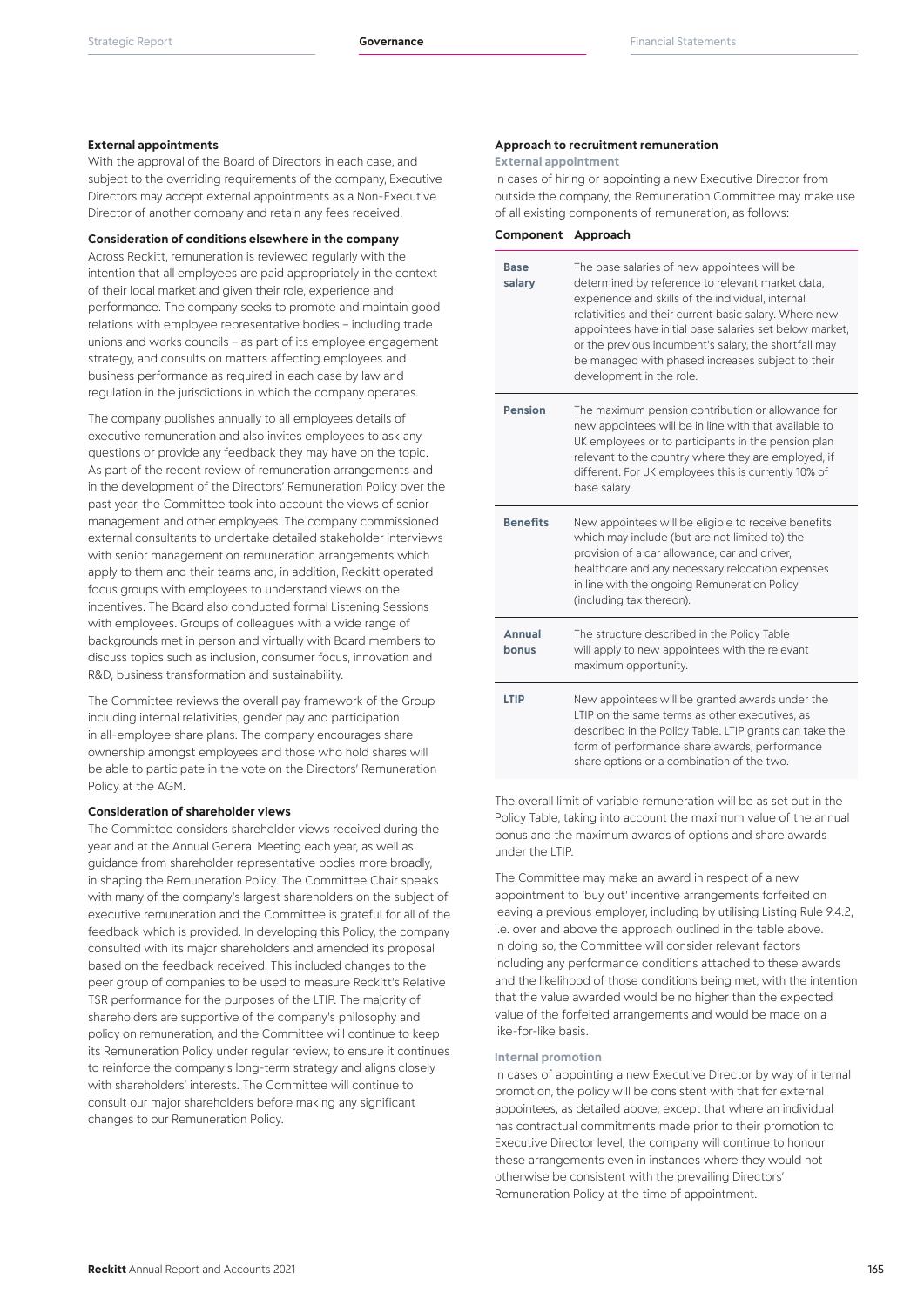# **Directors' Remuneration Report (Continued)**

# **Recruitment of a new Non-Executive Director**

In recruiting a new Non-Executive Director, the Remuneration Committee will use the policy as set out in the table on page 164. A base fee in line with the prevailing fee schedule will be payable for membership of the Board of Directors, with additional fees payable for acting as Senior Independent Non-Executive Director, as Chair or member of a Committee, or for other additional responsibilities (including the Designated NED for engagement with the company's workforce). Fees will normally be delivered partly in cash and partly in Reckitt shares to be held until retirement from the company.

The fee for a new Non-Executive Chair of the Board will be set with reference to the time commitment and other requirements of the role and the experience of the candidate. To provide context for this decision, appropriate market data would also be referenced.

#### **Service contracts and exit payment policy**

Executive Director service contracts, including arrangements for early termination, are carefully considered by the Committee. In accordance with general market practice, each of the Executive Directors has a rolling service contract which is terminable on 12 months' notice and this practice will also apply for any new Executive Directors. In such an event, the compensation commitments in respect of their contracts could amount to up to one year's remuneration based on base salary and benefits in kind, and pension rights, during the notice period. Termination payments may take the form of payments in lieu of notice. Copies of Executive Director service contracts are available to view at the company's registered office.

The Committee may agree exit payments in connection with a Director's cessation of office or employment where the payments are made in good faith in discharge of an existing legal obligation (or by way of damages for breach of such an obligation) or in settlement of any claim arising in connection with the cessation of a Director's office or employment. This may include the provision of outplacement support. The Group may also pay reasonable fees for a departing Director to obtain independent legal advice in relation to their termination arrangements and nominal consideration for any agreement to any contractual terms protecting the company's rights following termination.

The company's policy on any termination payments is to consider the circumstances on a case-by-case basis, taking into account the relevant contractual terms in the executive's service contract and the circumstances of the termination. The table overleaf summarises how awards under the annual bonus (including deferred bonus awards) and LTIP are typically treated in specific circumstances, with the final treatment remaining subject to the Committee's discretion as provided under the rules of the plan.

| <b>Reason for cessation</b>                                                         | Timing of vesting/payment                                                                                                                    | Calculation of vesting/payment                                                                                                                                                                                                                                                                                                                                                                                                                                  |
|-------------------------------------------------------------------------------------|----------------------------------------------------------------------------------------------------------------------------------------------|-----------------------------------------------------------------------------------------------------------------------------------------------------------------------------------------------------------------------------------------------------------------------------------------------------------------------------------------------------------------------------------------------------------------------------------------------------------------|
| <b>Annual bonus</b><br>Voluntary resignation or termination<br>with 'cause'         | Not applicable.                                                                                                                              | No bonus to be paid for the financial year.                                                                                                                                                                                                                                                                                                                                                                                                                     |
| All other circumstances                                                             | Following the end of financial year.                                                                                                         | Bonuses will be paid only to the extent that objectives set<br>at the beginning of the plan year have been met. Any such<br>bonus will normally be paid on a pro-rata basis up to the<br>termination date and will be subject to deferral requirements<br>where applicable.                                                                                                                                                                                     |
| Deferred bonus share awards<br>Voluntary resignation or termination<br>with 'cause' | Not applicable.                                                                                                                              | Unvested awards lapse, unless the Committee, at its<br>discretion, decides otherwise.                                                                                                                                                                                                                                                                                                                                                                           |
| All other circumstances                                                             | Subject to the original time horizons,<br>unless the Committee, at its discretion,<br>decides these will vest on cessation<br>of employment. | Shares vest in full.                                                                                                                                                                                                                                                                                                                                                                                                                                            |
| LTIP<br>Voluntary resignation or termination<br>with 'cause'                        | Not applicable.                                                                                                                              | Unvested awards lapse. From the 2022 LTIP award, vested<br>but unexercised options lapse. Vested share awards and<br>the resultant shares from vested and exercised share<br>option awards in the holding period after the end of the<br>performance period are retained, with the holding period<br>continuing to apply (unless the Committee decides that they<br>will be released early), save that they will lapse if the holder<br>is summarily dismissed. |